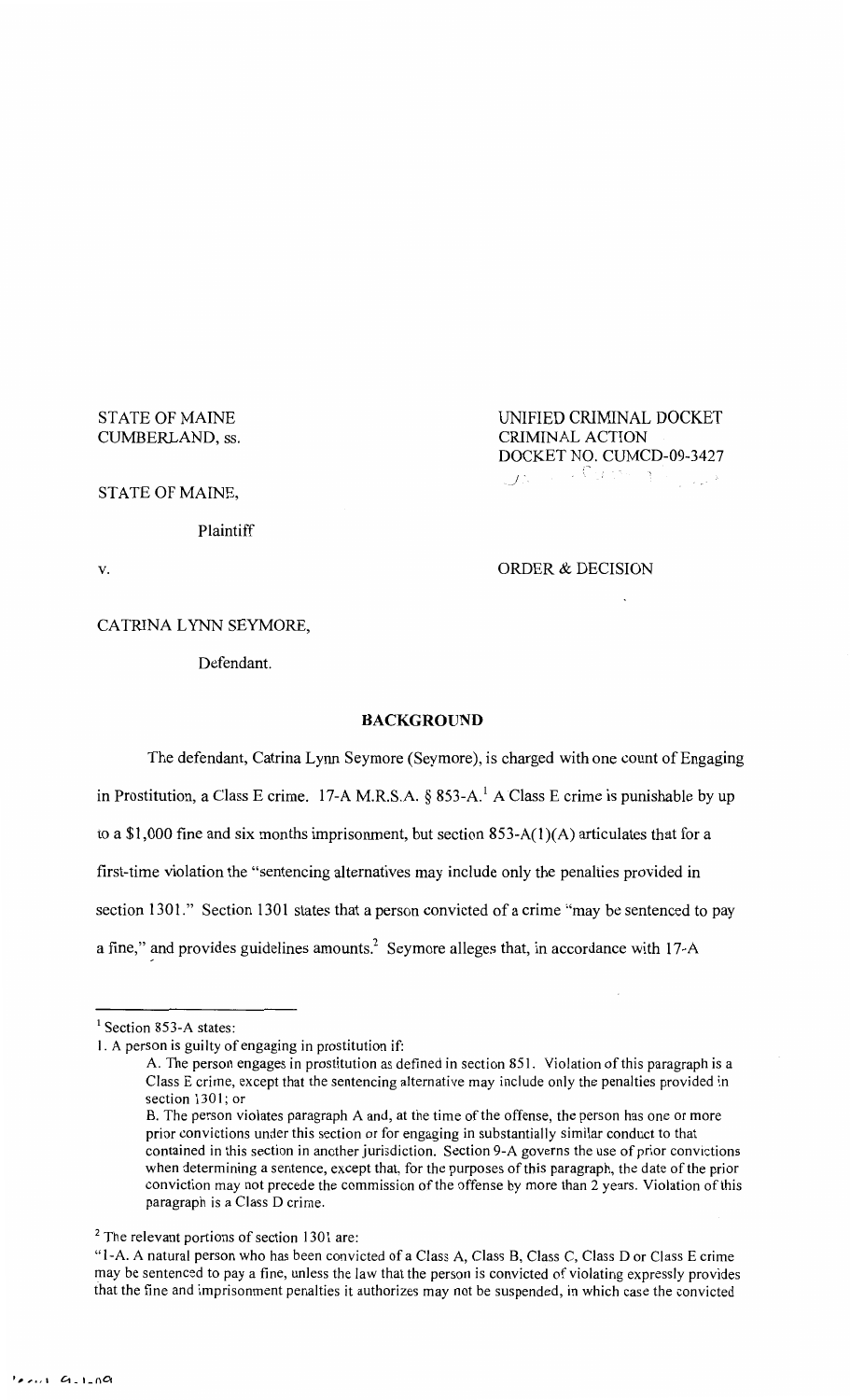M.R.S.A *§* 4-B, since the section of the statute with which she is charged does not impose any jail time, it is a civil violation, not a crime.<sup>3</sup> On this basis, Seymore has moved, pursuant to M.R. Crim. P. 12(b)(2), to dismiss the complaint for failure to allege a criminal offense. For the reasons discussed below, her motion is DENIED.

## **DISCUSSION**

### I. Standard of Review

The interpretation of statutes is a question of law. *State v. Day*, 2000 ME 192, <sup>1</sup>5, 760 A.2d 1039, 1040. The court first looks to the plain meaning of the statute and "considers the particular language in the context of the whole statutory scheme." *!d.* (internal citations omitted). Although, criminal statutes must be strictly construed, "judicial interpretation must be reasonable and sensible, with a view to effectuating the Legislature." *State v. Millett,* 392 A.2d 521, 525 (Me. 1978). If there are ambiguities after strictly construing a criminal statute, the statute must be resolved in favor of the defendant, but statutory language should not be construed so as to provide "absurd, illogical, or inconsistent results." *State v. Day*, 1999 ME 29, 113, 724 A.2d 1245, 1247; see also State v. Wilder, 2000 ME 32, ¶ 30, 748 A.2d 444, 452. However the court must not lose sight of the integral principle "that, where the language of a statute [is] plain and unambiguous, there is no occasion for resorting to the rules of statutory interpretation. *State v. Millett,* 392 A.2d at 525 (citing *Chase v. Edgar,* 259 A.2d 30, 32 (Me. 1969)).

person must be sentenced to the imprisonment and required to pay the fine authorized in that law. Subject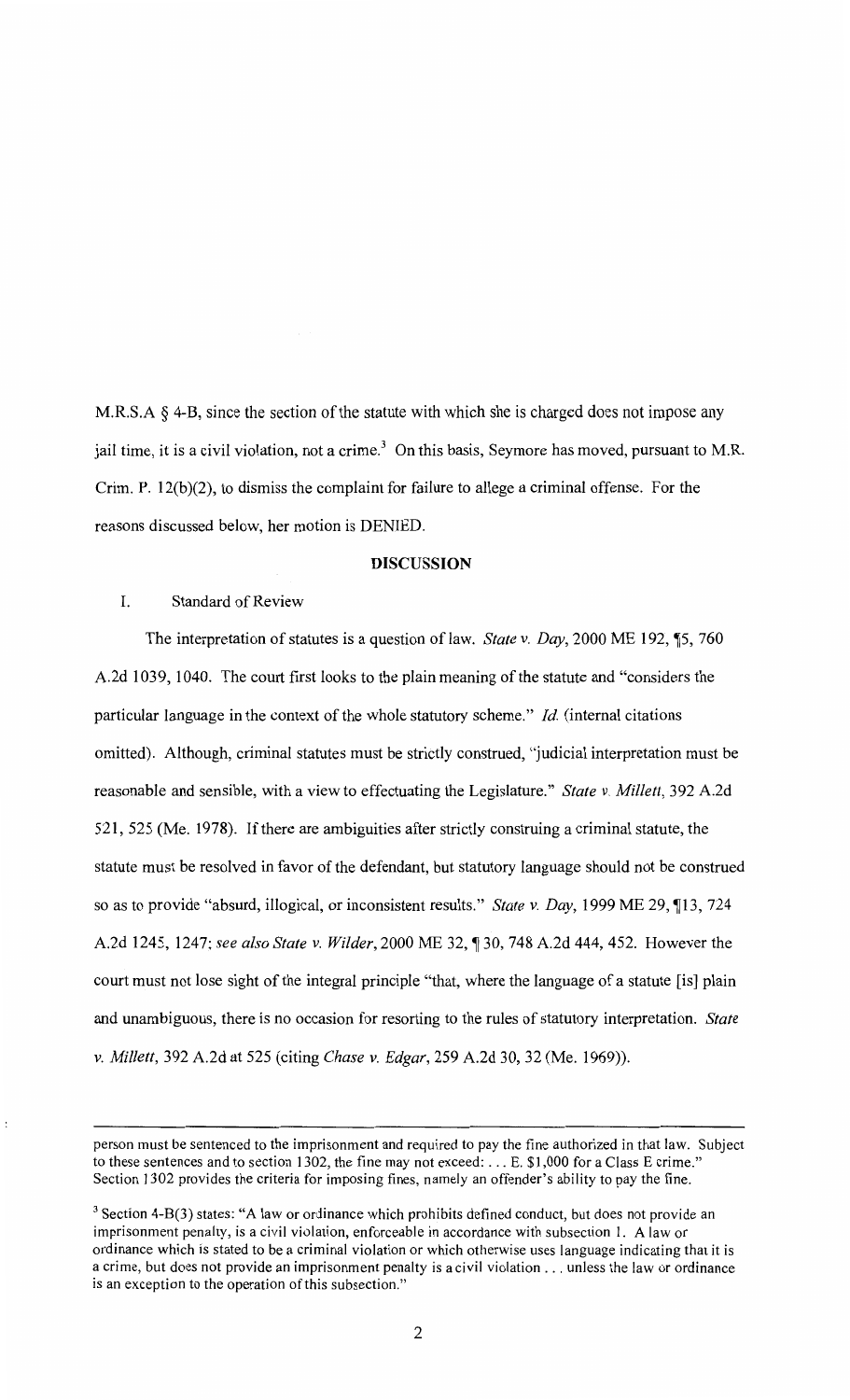### II. Section 853-A

The court concludes that violating section 853-A is a crime, not a civil violation, and Defendant Seymore's argument fails because it ignores the plain language and the entire statutory schema of section 853-A.

The plain language of section 853-A clearly indicates the criminal nature of the statute by establishing that a first time violation of the statute is a Class E crime, and subsequent violations are Class D crimes.<sup>4</sup> The court concludes that not only is the statute clear and unambiguous, but also that to construe it any other way would cause absurd results because it would render the statute essentially useless. If, as Seymore contends, first time violators could only be convicted of a civil violation then section 853-A  $(1)(B)$  would be of no use because no one would ever have prior criminal convictions under the statute. Thus, the court disagrees with Seymore's contention that the statute should be construed as a civil violation, both because it contravenes the plain language of the statute, and because the interpretation would render absurd results.<sup>5</sup>

Defendant Seymore further asserts that since the portion of section 853-A with which she is charged does not provide for imprisonment this portion of the statute can only be a civil violation. The court is not persuaded by this argument. "Statutes should be construed as a whole." *Walters v. Ives,* 1988 Me. Super. LEXIS 137, 16 (June 6, 1988) (citing *Inman v.* 

<sup>&</sup>lt;sup>4</sup> The defendant alleges that the Legislature intentionally made violation of section 853-A a civil violation because they could have amended the language of the statute when making the 2001 amendments to exclude the applicability of 4-B. The court disagrees. Although it is not necessary to discern the legislative intent behind the statute since its purpose is clear from the plain language, the court notes that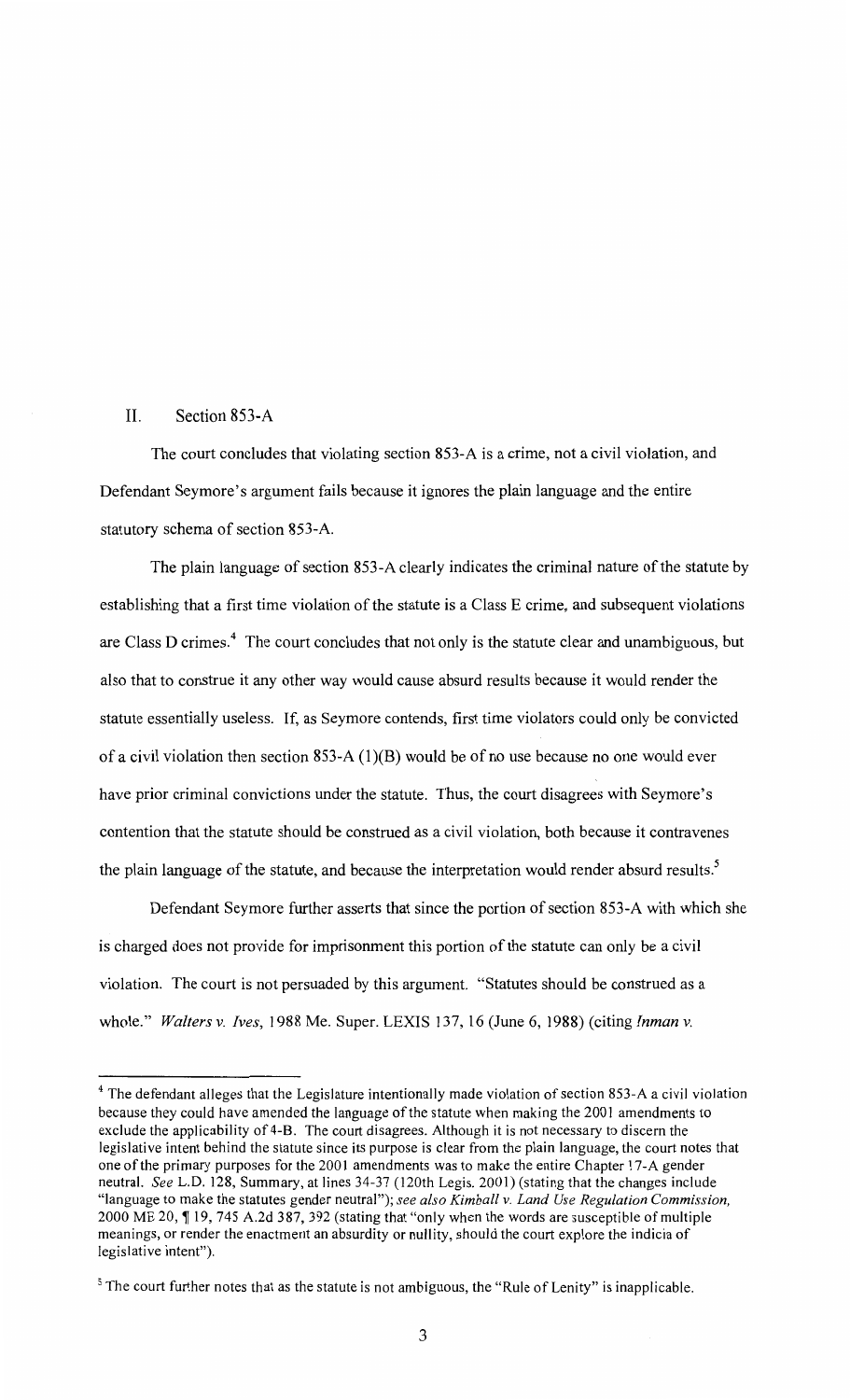*Willinski*, 144 Me. 116, 123, 65 A.2d 1, 5 (1916)). The meaning of a statute "is to be sought by an examination and consideration of all of its parts and not from any particular word or phrase that may be contained in it. This is the guiding star in the construction of any statute. Such a construction must prevail as it will form a consistent and harmonious whole." *!d.* 

Lastly, a plain reading of section 853-A reveals two different penalties for violating the statute, one that allows imprisonment and one that imposes a fine. "The fact that one sentence does not refer to imprisonment as a sanction does not alter the criminal import of the provision." *See Walters,* 1988 Me. Super. LEXIS 137, 16 (stating that "[a]lthough the legislative history ... provides no guidance ... [when r]ead as a 'harmonious whole,' [it] is a criminal statute"). Although the penalty for a first time offense under section  $853-A(1)(A)$  is a fine, this does not negate that the statute taken as a whole is criminal in nature. Further, the Law Court has clearly stated that imprisonment *cannot* be imposed for a civil offense. *See State v. George Hall* & *Sons,* 1987 Me. Super. LEXIS 87, 2-3 (Mar. 24, 1987) (citing *State v. Freeman,* 487 A.2d 1175, 1177 (Me. 1985); *State v. Anton,* 463 A.2d 703, 706-06 (Me. 1983). Thus, as imprisonment may result from violating section 853-A, it is evident that it is criminal in nature and not a civil violation.

### **CONCLUSION**

The motion to dismiss is therefore DENIED.

 $DATAE$ D.  $9|19$ 

Kav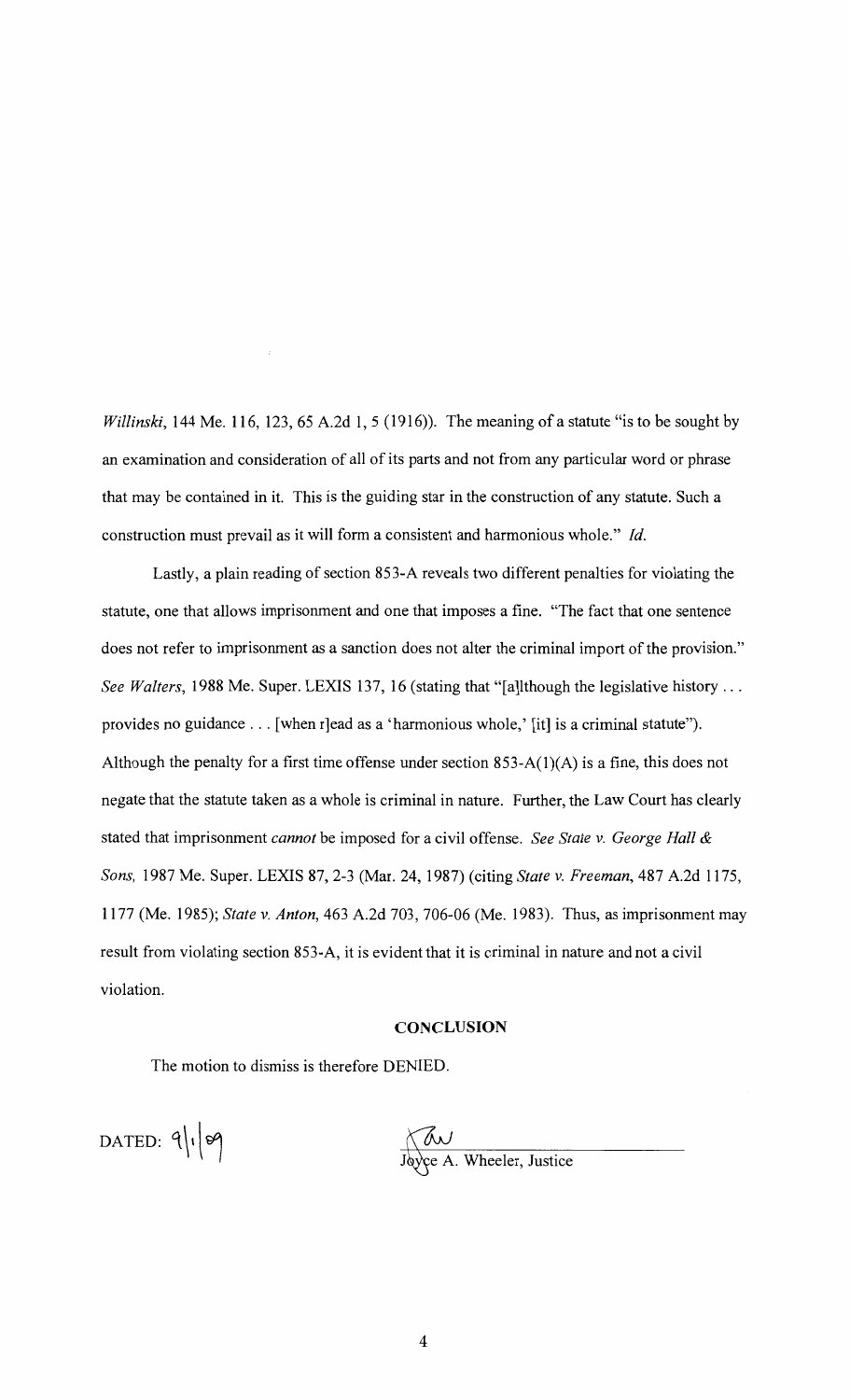$\frac{STATE}{VS}$  OF  $MAY$ *C<sub>MA?</sub>*<br> *C M<sub>A</sub>*<br> *C RE RE*  $\frac{1}{20}$   $\frac{1}{20}$  $70$  GRANDV<sub>IE</sub> 04106  $\begin{aligned} SOUTH &\quad \text{POR}^{\star} \end{aligned}$  $\frac{DOB}{D}$ . 11/kICK BANDA Attorney Kitch Willey LAW OFFICE 9 PORTLAND PIER PO BOX 4803 pORTLAND ME 04112 RETAINED 05/13/2009

#### **DOCKET RECORD**

State's Attorney: STEPHANIE ANDERSON

#### Cha<sub>y</sub>e(s)

**1. ENGAGING IN PROSTITUTION 04/30/2009 PORTLAND Seq 8528 17-A 853-A{l) {A) Class E FINLEY / POR** 

#### **)ocket Events:**

05/2009 Charge Charge Charge Charge Charge Charge Charge Charge Charge Charge Charge Charge Charge Charge Char<br>- 1980 Charge Charge Charge Charge Charge Charge Charge Charge Charge Charge Charge Charge Charge Charge Charg

5/05/2009 FILING DOCUMENT - NON CASH BAIL BOND FILED ON 05/04/2009

- 5/05/2009 Charge(s): 1 HEARING - ARRAIGNMENT SCHEDULED FOR 05/28/2009 @ 8:30 in Room No. 1
- NOTICE TO PARTIES/COUNSEL >/05/2009 BAIL BOND - \$1,000.00 UNSECURED BAIL BOND FILED ON 05/04/2009

Bail Amt: \$1,000 Date Bailed: 04/30/2009 988 /13/2009 Party(s): CATRINA LYNN SEYMORE ATTORNEY - RETAINED ENTERED ON 05/13/2009 Attorney: DARRICK BANDA 122/2009 Charge(s): 1 SUPPLEMENTAL FILING - COMPLAINT FILED ON 05/21/2009

JAMES TURCOTTE , ASSISTANT CLERK '29/2009 Charge(s): 1 HEARING - ARRAIGNMENT WAIVED ON 05/28/2009 JEFF MOSKOWITZ , JUDGE 29/2009 Charge(s): 1

PLEA - NOT GUILTY ENTERED BY COUNSEL ON 05/28/2009 JEFF MOSKOWITZ , JUDGE